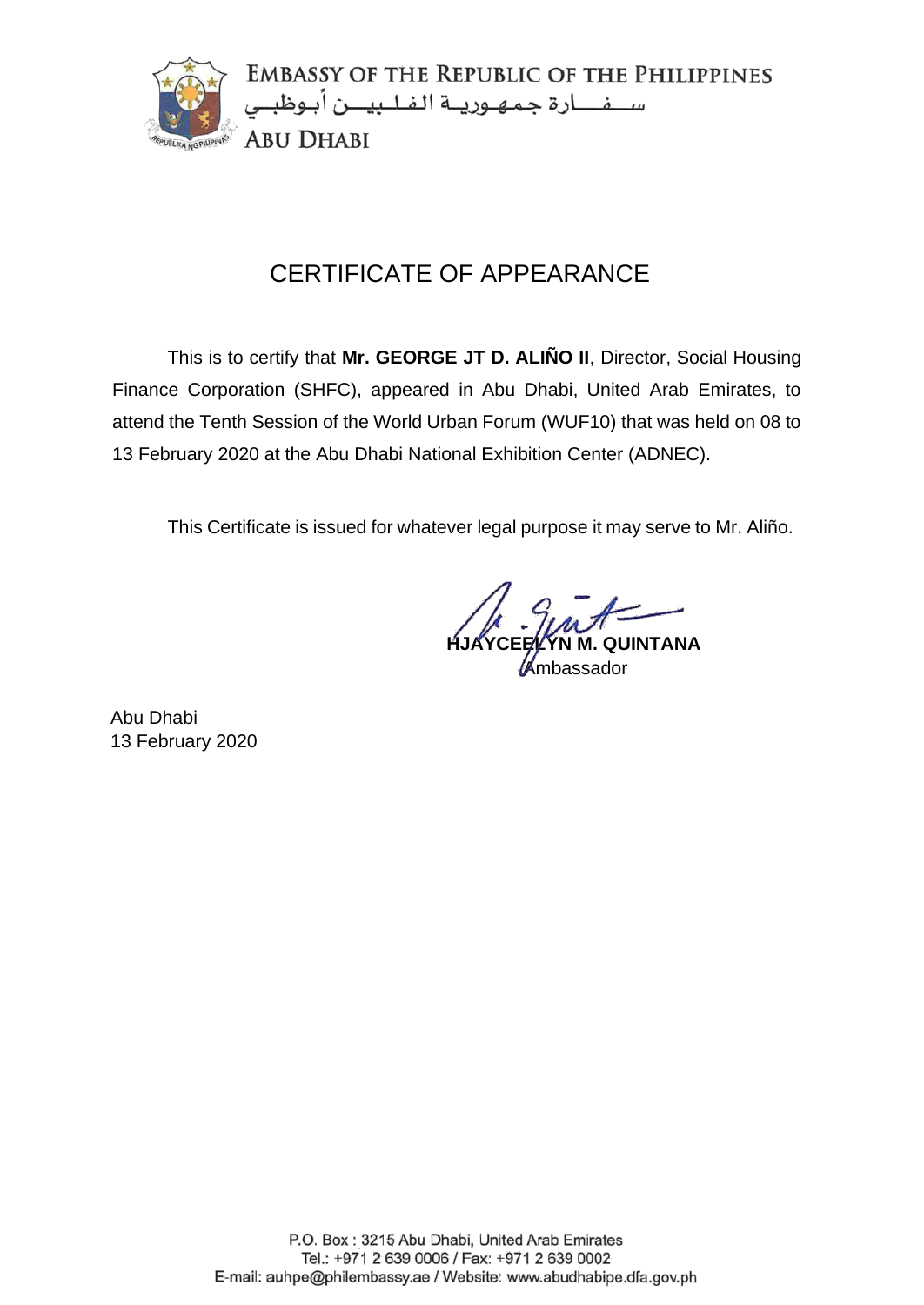

This is to certify that **Mr. RONALD R. BARCENA**, Director, Social Housing Finance Corporation (SHFC), appeared in Abu Dhabi, United Arab Emirates, to attend the Tenth Session of the World Urban Forum (WUF10) that was held on 08 to 13 February 2020 at the Abu Dhabi National Exhibition Center (ADNEC).

This Certificate is issued for whatever legal purpose it may serve to Mr. Barcena.

**HJAYCEELYN M. QUINTANA Ambassador**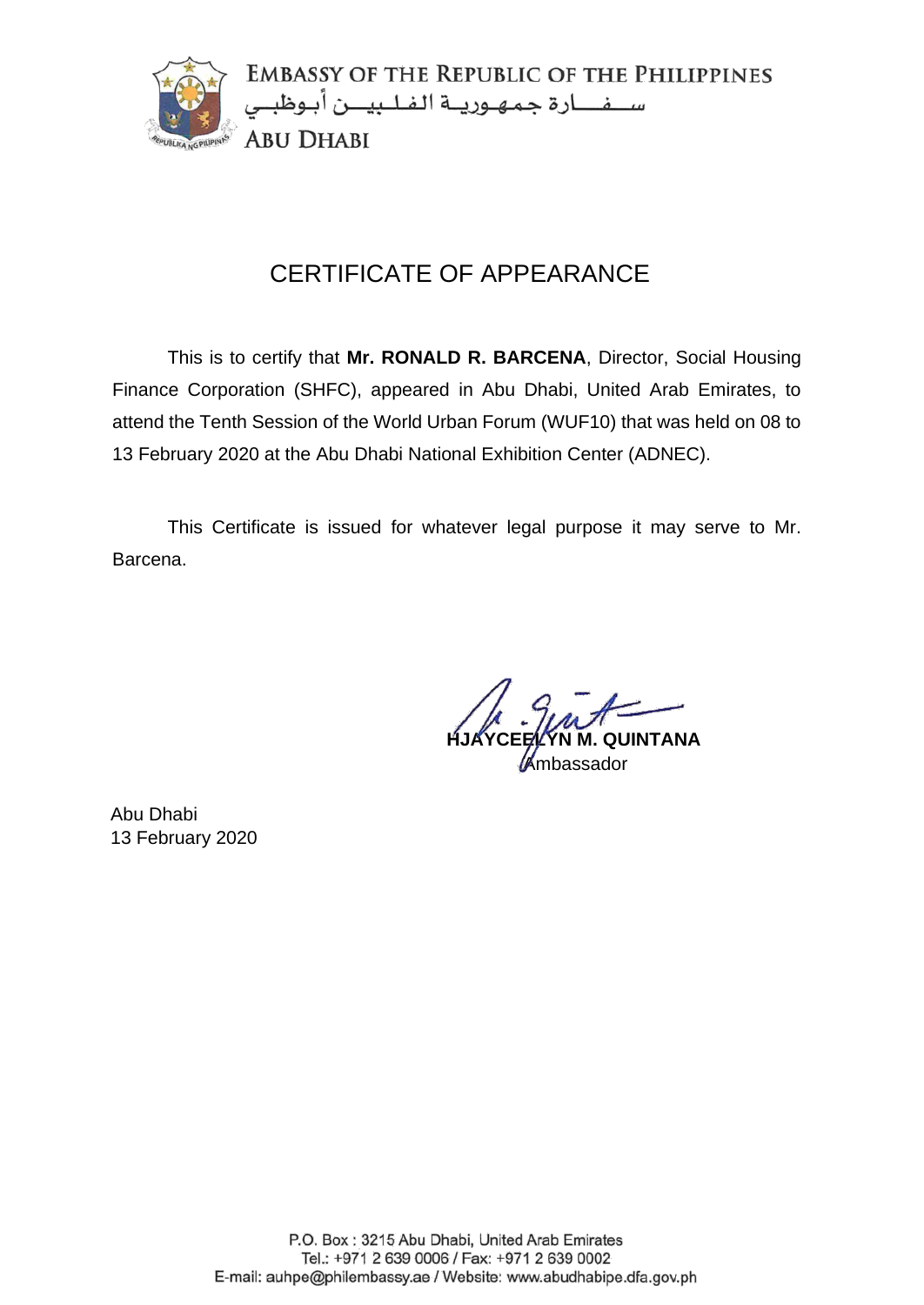

This is to certify that **Mr. LYNDON B. CATULONG SR.**, Director, Social Housing Finance Corporation (SHFC), appeared in Abu Dhabi, United Arab Emirates, to attend the Tenth Session of the World Urban Forum (WUF10) that was held on 08 to 13 February 2020 at the Abu Dhabi National Exhibition Center (ADNEC).

This Certificate is issued for whatever legal purpose it may serve to Mr. Catulong.

**M. QUINTANA** 

Ambassador